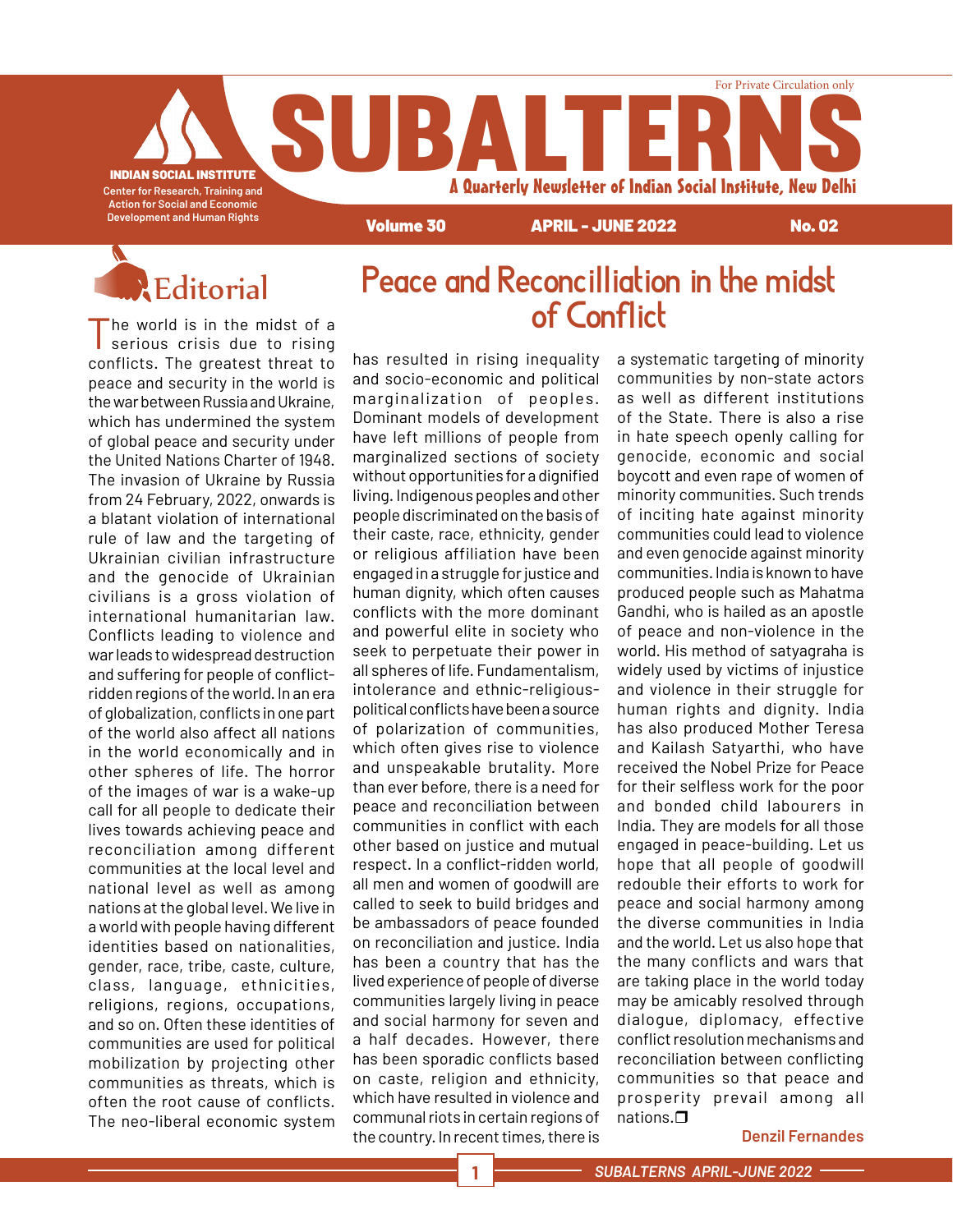## THE TEMPLATE OF A PEACE ACTIVIST, ARCHBISHOP DESMOND TUTU

The world is poorer today with the passing away of a well-known peace activist, anti-apartheid activist, human rights activist and a Nobel Peace Prize Laureate, Archbishop Desmond Tutu, who breathed his last on December 29, 2022. Having read about him and being influenced by him, I find that his life and work offer us a template for peace activism in today's world. In my opinion this template can be structured with five essential elements that Archbishop Desmond Tutu lived and practiced in his life while he worked for the advancement of peace, justice and reconciliation.

- **1. A Spiritual-centric rather than a Religion-centric Outlook:** Archbishop Desmond Tutu went beyond the confines of his religion. While it's true that he drew great inspiration from his religion, Christianity, he didn't condemn, criticise and exclude people because they belonged to and practiced a different religion. Instead, he sought to reach out and include people of all faiths. He found a good friend in Dalai Lama, a Buddhist leader, and together they fostered peace and joyful living. This friendship between two religious leaders inspired millions to forge such relationships. Today, when there are a lot of tensions caused by what may be called as a 'fundamentalist allegiance to one's religion', Archbishop Desmond Tutu offers us lessons on appreciating and focussing on the goodness and the good values of other religions and thus exhibiting an inclusive mindset and an outlook.
- **2. Healing and Building Bridges:** He said 'one cannot change what has happened, but one can seek to forgive and reconcile'. All his life he tried to promote unity and forgiveness. He believed that 'for our nation to heal and become a

more humane place, we need to embrace our enemies as well as our friends'. He tried to unite the rival black factions and he also united religious leaders around human values. His unwavering hope in humanity and non-violence facilitated healing of racial wounds and the building of bridges of peace and reconciliation among hostile groups and communities. He is credited to have coined and popularized the phrase 'rainbow nation' (a metaphor for post-apartheid South Africa) to promote peace and harmony among all the people of South Africa. His capacities to 'heal and build bridges' were extended even to promoting gender-sensitive and gender inclusive initiatives, including his support for the rights of LGBTQ+ community.

- **3. Credible and Compassionate**  Leadership: He was an exemplary, credible, courageous and a compassionate religious leader. He believed in and promoted non-violence as the Chairperson of the Truth and Reconciliation Commission. The inspiration behind his credible and compassionate leadership is undoubtedly the 'ubuntu ethic'. He defined 'ubuntu' as referring to 'gentleness, compassion, hospitality, openness to others, vulnerability, availability to others and knowledge that you are bound up with them in the bundle of life'. When we are witnessing a great dearth of credible and compassionate leaders, the example of Archbishop Desmond Tutu stands in complete contrast.
- **4. Speaking Truth to Power:** He said 'if you are neutral in situations of injustice, you have chosen the side of the oppressor. During his life time he criticized and condemned many political leaders for their crimes and atrocities against humanity which included

#### *Alwyn D'Souza*

criticism of Israel's treatment of Palestinians, his opposition to the Iraqi war and criticism of the South African Presidents, Nelson Mandela, Thabo Mbeki and Jacob Zuma for their wrongdoings. He even criticized the church leaders in order to defend the LGBTQ+ rights. Therefore, he spared none when it was a matter of defending the rights of the weak and oppressed.

**5. Hope and Optimism:** It was this hope and optimism that helped Archbishop Desmond Tutu to continue his fight against apartheid for very long years. He called himself a 'prisoner of hope' and believed that 'hope is being able to see that there is light despite all of the darkness'. It's no doubt that the life of a peace activist is riddled with challenges and setbacks. Archbishop Desmond Tutu offers us an example to be hopeful and optimistic and not to give up when faced with many hostile and unfavourable situations. He stood firm with a hope that change, though slow, would surely show up.

Embracing and promoting this 'peace template' of Archbishop Desmond Tutu is not an easy task. At the same time, living and promoting this 'peace template' is sure to pave the way for peaceful, joyful and humane living of all, cutting across all divisions like race, caste, religion, gender, language and ethnicity. With growing conflicts and cries for war in different parts of the world, we need many people to arrest this wartide. This requires that many more people emerge as peace activists and commit themselves to align and sync with this 'peace template' of Archbishop Desmond Tutu and so carry forward the life and legacy of one of the greatest peace activists of the modern world. $\square$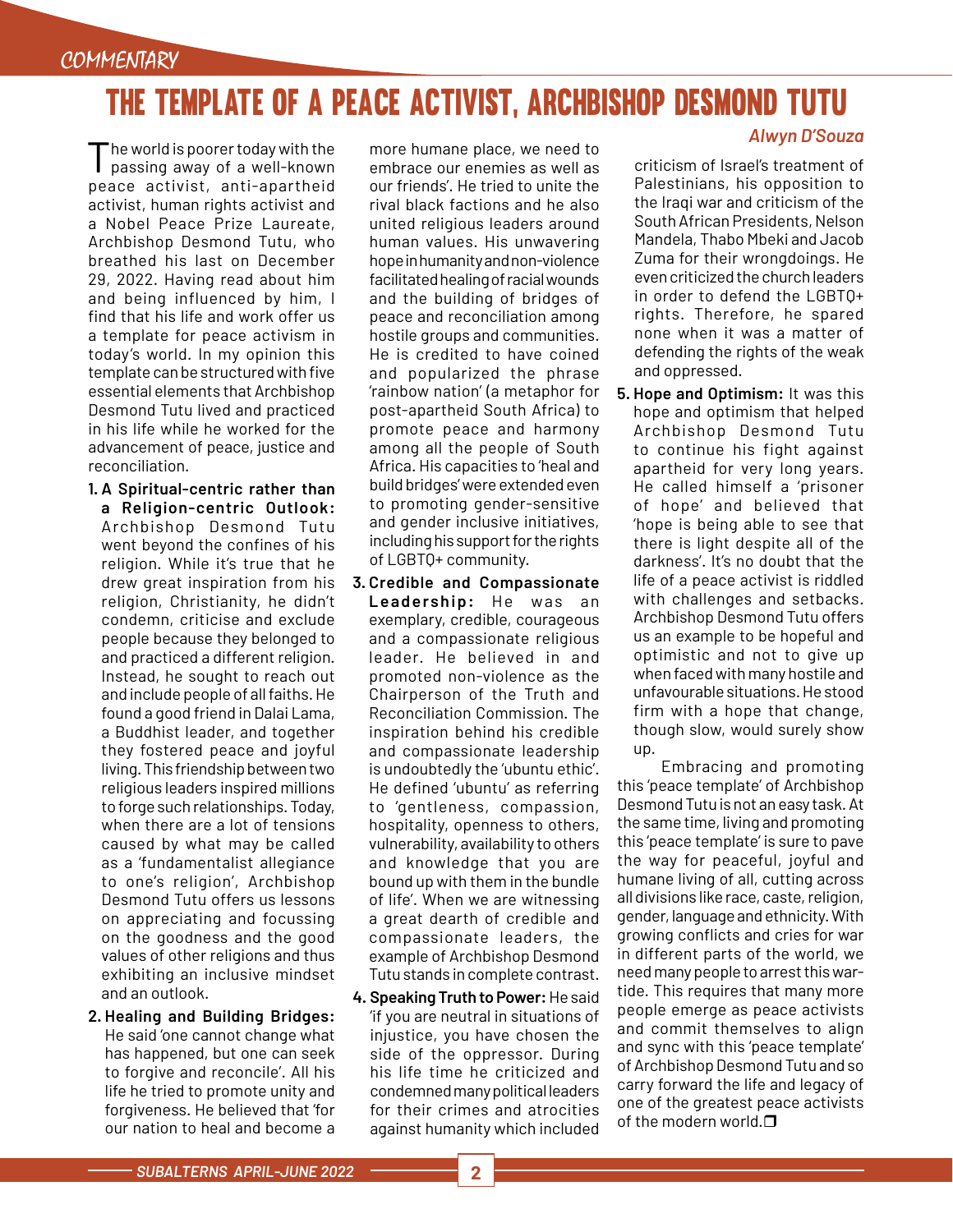## PEACE BUILDING IN THE MIDST OF CONFLICT *Bokali Kasho*

Waking up to the news of a war in the early hours of February 24th, 2022 was not what anyone would have anticipated while they were going off to sleep the previous night. The news of Ukraine being invaded by Russia, setting off the worst conflict in Europe after the Second World War shocked the entire world.

While looking back at a month or two of fighting that has killed hundreds of civilians including dozens of children and millions of people being displaced, what is even more scary is that the war is still on, with the invasion, the stinging sanctions and nuclear threats still giving us chills. It almost seems that we shouldn't be sleeping peacefully or staying still. We are to be awake and stay alert for, if this continues, a third world war is likely to happen.

Wars often have cultural dimensions related to ethnicity or religion, but there is invariably underlying political, social, and economic inequalities too which causes conflict between the groups, communities, nations, and predispose to war. Now what is more shocking is how the world leaders are playing their own cards of politics, putting the lives of their citizens in danger. While they are supposed to be protecting the citizens, they are busy with their own game of rising to power, putting the lives of the people at risk. This drive or the need to be superior over the other is what escalates the fighting and war among the nations.

Over the past decade, the number of violent political conflicts worldwide has increased dramatically. From a political perspective, inclusive government is not simply a matter of democracy. Conflict is greatest in semidemocracies or governments in transition and least among

established democracies and authoritarian regimes. From early colonialism to modern capitalism, one nation's economic growth has often been at the detriment of other nations, where they have aggressively acquired assets, created trade routes, or leveraged economic scale to source products, assets, and services artificially or cheaply. These processes have created great wealth and development in some nations, but have exacerbated poverty and economic inequality in many nations, creating a great deal of tension and potential for conflict. Another factor is technology, which has been a huge enabler for global development, but it has also made injustices and inequalities more visible to external and internal participants in any situation. In the face of such a fractured world, it is tempting to become distraught and believe that nothing can be done except perhaps resorting to military options.

Religion, governance, and politics are the issues that have historically caused many of the world's most significant conflicts, and continue to do so, as often these issues are the most fundamental in the structure of a society.

The quickly changing course of the war and the uncertainty about the future have disappointed the people even more as the ripples of the war in one part of the world affects the entire world impacting trade, oil prices and long-standing diplomatic ties. In conflict-ridden regions, among the affected poor, marginalized communities, and minorities, women and children are the ones who suffer the most.

We talk about the dynamics of conflict and crisis situations, and how it is important to build peace but when it comes to power, the

#### talk of peace goes in vain. That is why it is very important to have a good leader, a leader who will truly and bravely vouch for peace and security of its people. Along with that economic and social policies that are needed to systematically

reduce horizontal inequalities. Good governance goes beyond better government. It is healthy interaction between government, business and civil society, and inclusivity of all stakeholders that will make for good governance.

They say we live in one of the most peaceful periods of human history but how peaceful is it when there are missiles and bombs flying over our head waiting to explode and engulf the entire humanity. The rich and the privileged can somehow save themselves but how do the poor and less privileged people protect themselves.

Hence, there is a need for leaders to have the wisdom and heart to act upon it if we are to truly achieve peace. There is a need for the advancement of peace and reconciliation. The majority should not remain bystanders when mayhem looms. They need to overcome their obsession with failure and invest in the future because reconciliation is the starting point and it should commence today for peace to prevail. Only resilience towards the reconciliation process in the midst of conflict has a chance of developing into a common future for all nations. Therefore, the peace and reconciliation attempts at the personal, communal, national and international levels should be made. And for that our leaders require courage and resilience in the face of agony and oppression. Our leaders need to be "peacemakers" in the midst of the conflict. $\Box$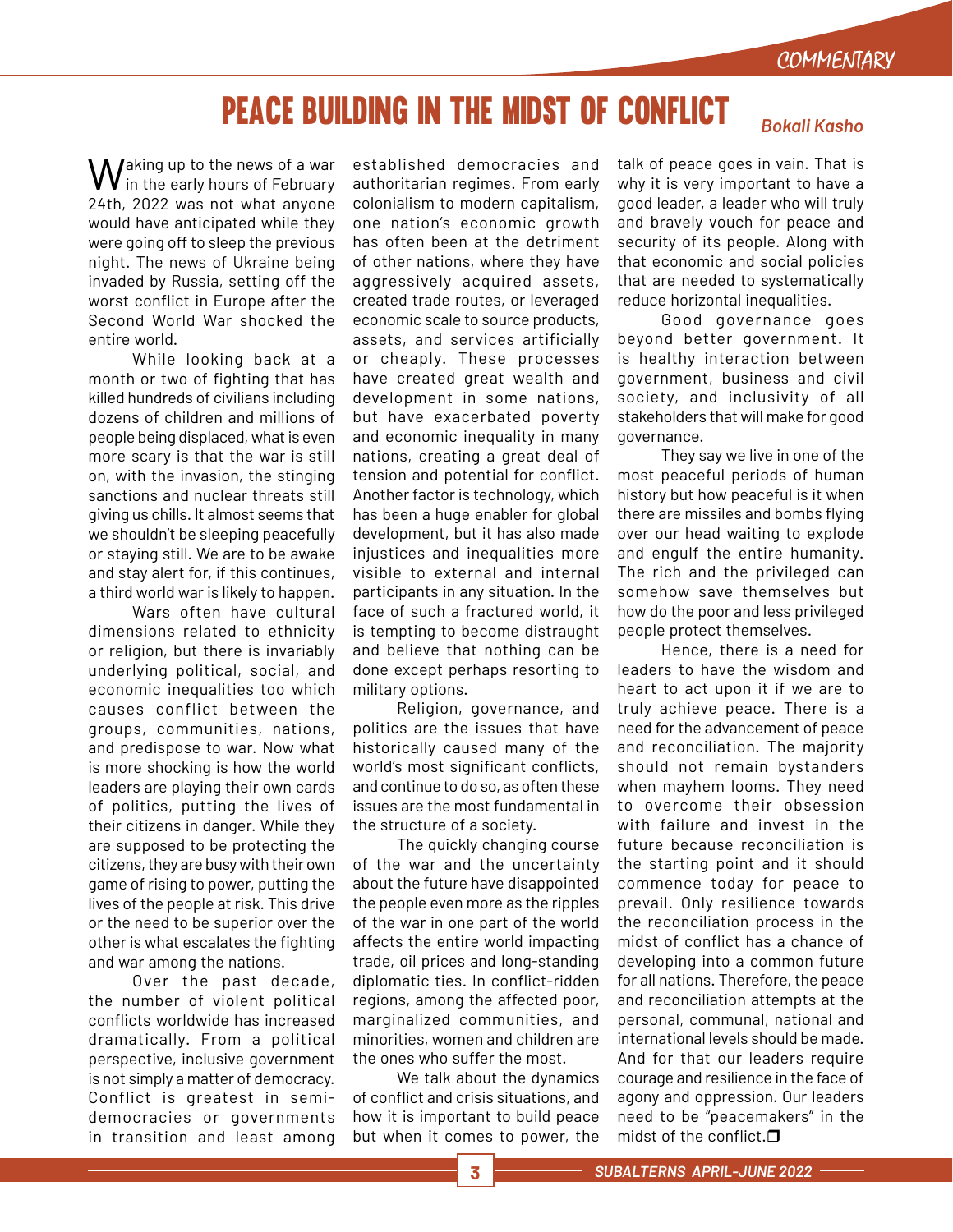## WOMEN IN CONFLICT RESOLUTION AND PEACE KEEPING PROCESSES: SHIFTING THE POWER *Archana Sinha*

There exists divergence based on I intersections of identities, like class, caste, religion and ethnicity, that have played a crucial role in the sustainment of conflict and the subsequent success or failure of democratic inter ventions. Women are the strength of our social system and culture. They hold the ability to transform society into an enviable path. Women are significant players in the process of change and development. This reflection highlights a variety of ways that women experience conflict and engage in peace building, and presents new insights and provides important lessons for international and national levels of peace promotion. It will also help in raising awareness about strategies and practices to augment their participation in peace building. Despite the radical work women do for justice, peace, and security, they continue to be underrepresented in formal peace processes. To this end, it explores ways in which peace building and democratization processes can be supported and reinforced to advance their capacity to generate greater participation and insertion of marginalized groups. Peacekeeping was brought to the global consciousness by former UN Secretary-General Boutros-Ghali in his An Agenda for Peace (1992). It also identifies constraints to and opportunities for the inclusion of women from marginalized communities in peace building initiatives; scan the consequences of women's inclusion and exclusion for democratic practice and development; and suggest ways for the increased inclusion of women from marginalized communities in peace and

democracy, thereby, constructing proposals and initiatives. Limiting women's participation in peace building processes denies them the opportunity to define and address their own concerns and needs and erasing their experience and knowledge of the conflict in question from the public agenda. Evidences suggest that women are not just submissive victims in conflict, that their activities impact the state of security in their societies, and as catalysts for peace, women have built inclusive alliances across conflict lines. Women from marginalized communities are principally vulnerable to human rights violations and suffer the maximum abuse and discrimination both within and outside their communities. As a result, women need to be included in discussions on conflict and reform processes for them to be effective.

Gendered patterns cause women to suffer disproportionately from insecurity and violence in ways that are specific to women as a group. Women are integral to the peace building process and the involvement of civil society organisations, including women's groups. Therefore, women are stakeholders in peace building and conflict resolution because they are impacted by, and have an impact on violence in very specific and gendered ways. There is a common consensus in the literature on gender and conflict that conflict has the potential to transform gender relations and may create opportunities for women to challenge restrictive gender roles and assume leadership place.

Women's participation in conflict prevention and peace keeping is repressed by

patriarchy, inequalities, militarised masculinities and discriminatory power structures. Class, as articulated through instances of economic insecurity and social injustice, has also been instrumental in informing women's positions. Women are crucial partners in economic recovery, social cohesion, and political legitimacy, and women's participation in an intervention process can help ensure that more and varied members of the community become engaged in peacemaking. Hence, women from marginalized communities have been shown to occupy roles as integral actors in conflict resolution and peace building, but their perspectives on how to achieve and practice democracy are marginalized, as they are rarely included in peace negotiations and public-policy formation processes. Peace efforts still do not include enough women.

To understand, recognize and address gendered drivers of conflict, women from marginalized communities need to be included in setting the public agenda, including debate for resolutions and settlements. So is true in contexts where women are able to contribute more openly in community life. However, political will is needed for women to be integrated into formal peace building and peace keeping and longer-term democratic processes. Human rights abuse of women can result in state and nonstate actors to engage in conflict. Thus, the denial of human rights leads to marginalization, insecurity and conflict. Conflicts can only be resolved through an inclusive process, and this means including women in more central roles to engage and bring-in multiple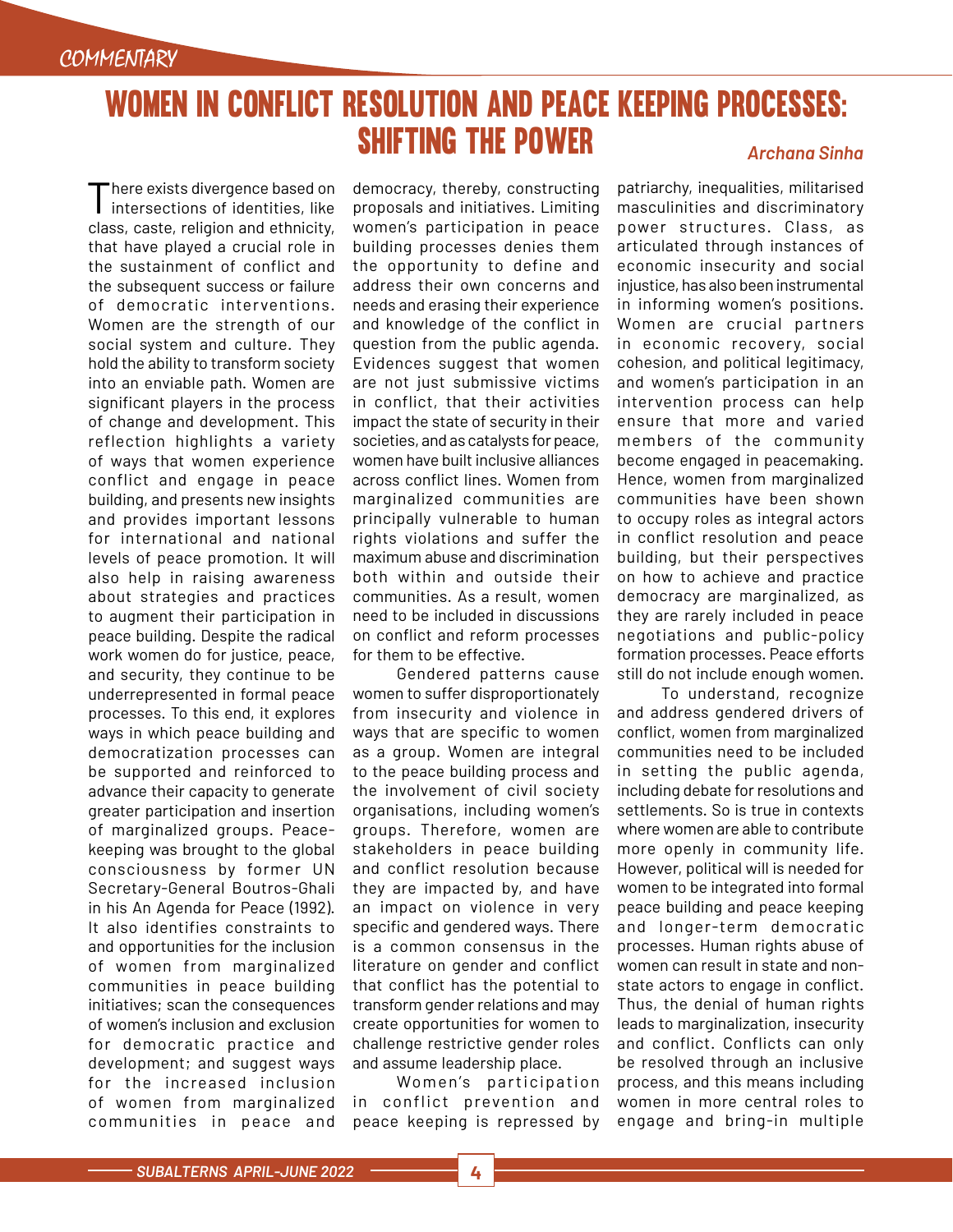stakeholders. Finally, it is important to remember that women entering peace building and democratic institutions can be just as complicit as men in upholding existing discriminatory power structures, including women's peace networks, community conflict-resolution

mechanisms and civil society initiatives. This reflection analyses the role of women in maintaining peace and prosperity of nations that would be determined by their willingness to influence the direction of the world and how well women can utilize their natural abilities as peace makers, harmonyseekers, nurturers and mediators to turn the tide against war and conflict. Therefore, women need to take part in every stage of the peace process, not only at the key decision-making level but generally as key players and supporters.

## Third Hashiye Ki Aawaz Katha Samman 2020



Indian Social Institute, New Delhi,<br>I organized a virtual programme ndian Social Institute, New Delhi, to give away the Third 'Hashiye Ki Awaz Katha-Samman 2020' on January 11, 2022. Among the 12 stories published in Hashiye ki Awaz in 2020, the stories of Late Surajpal Chauhan, Dr. Puran Singh, Bipin Bihari, Anwar Suhail, Dr. Kusum Viyogi and Neerja Hemendra were rated as the good stories for the honour. There were three jury members, namely- Mohandas Naimishrai, Dr. Kusum Madhuri Toppo, and Professor Pramod Meena to select the good stories.

While sharing his experience,

Jury member Dr. Pramod Meena said that after reading the stories, one feels that the incidents mentioned in the stories are taking place around us. The stories show atrocities against Dalits, Adivasis, women and minorities which is a reality of our society. Another jury member, Dr. Kusum Madhuri Toppo said that she was proud to be a member of the jury to select the stories. This magazine vigorously raises the rights of Dalits, Adivasis, and Minorities and provides them a platform. Nowadays, the writers from the deprived section cannot get their articles published in the

so-called upper caste magazines. All the awardees were also given the chance to express their opinion on this occasion. The welcome address was delivered by Dr. Vincent Ekka, Editor, Hashiye Ki Awaz and the Katha Samman was announced by Dr. Thomas Perumalil, Research Director of Indian Social Institute. The program was conducted by Sayed Parvez, Assistant Editor, and Raj Valmiki, Writer and Social Worker (Safai Karamchari Andolan). A vote of thanks was proposed by Arun Oraon, Assistant Editor, Hashiye Ki Awaz.**□** 

**Sayed Parvez & Arun Oraon**

"The quality of our lives depends not on whether or not we have conflicts, but on how we respond to them" **-Thomas Crum**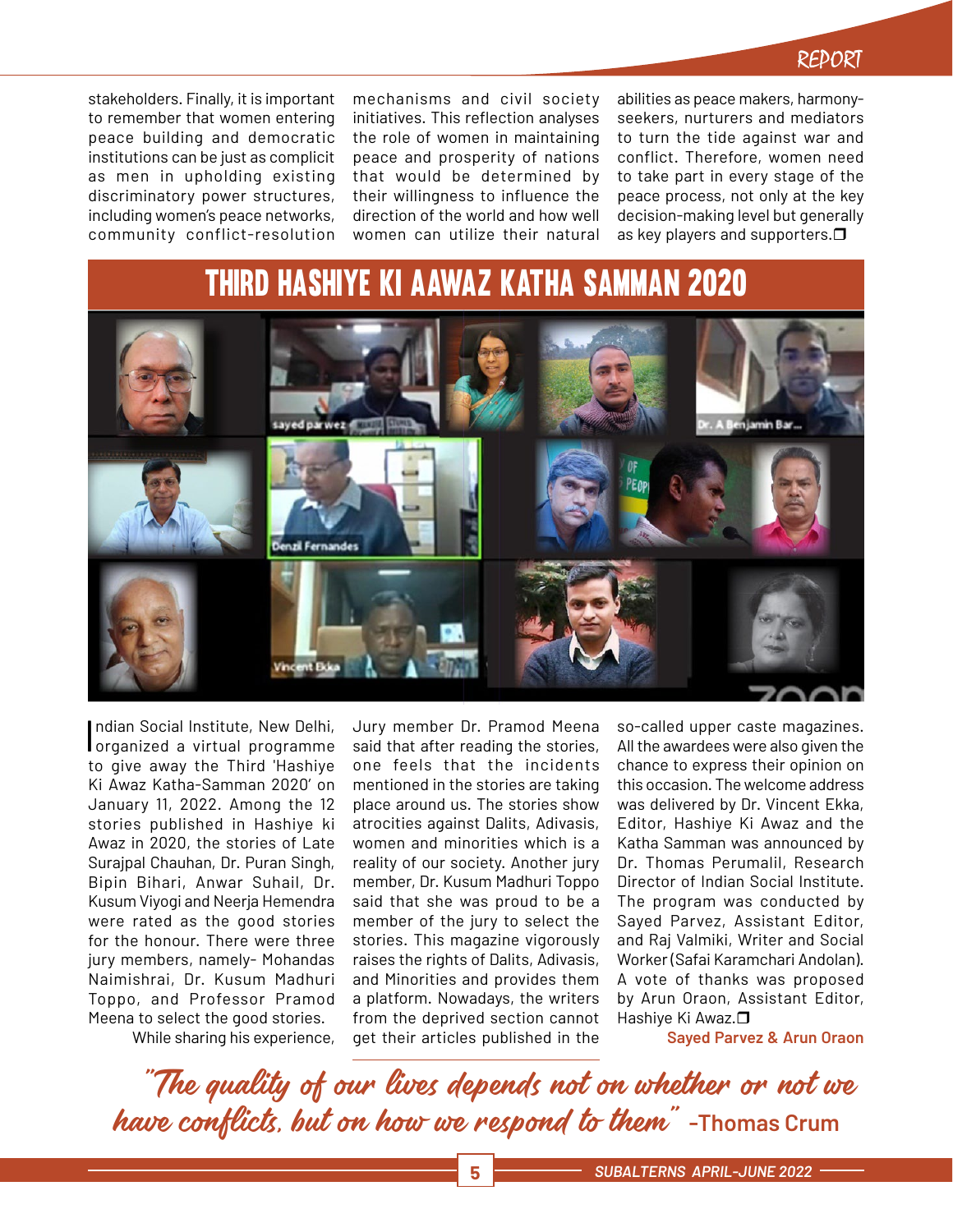## National Sharing and Learning Workshop for Peace Trainers of "Shanti Sadbhavna Manch"



**'Chanti Sadbhavna Manch' is**  $\mathbf{Q}$ a platform which provides an opportunity for a peace and harmony movement of students and community members belonging to marginalized and deprived communities. It is a small step taken by the Indian Social Institute to create an awareness of peaceful coexistence among the most vulnerable, marginalized and deprived societies so that there will be respect for human values irrespective of caste and creed and progress in life together. This peace initiative is carried on in seven states of central India namely Bihar, Chhattisgarh, Jharkhand, Madhya Pradesh, Odisha, Rajasthan and Uttar Pradesh. There is a State coordinator and five zonal peace trainers in each state. Each zonal

peace trainer takes care of eight peace clubs 4 in schools and 4 in villages. There are 18 to 20 members in each peace club. Main activities of the peace club members are the regular monthly meetings, Bal Mahotsav and cultural diversity celebrations.

The Indian Social Institute organizes an annual sharing cessions for the state coordinators and zonal peace trainers at the center. This year too we organized a two days national workshop on 15th and 16th February 2022 for peace trainers to learn from each other's experiences. 36 peace trainers from seven states participated in the workshop. Most of the sessions were spent on the presentation by each state on the activities which were conducted during last six months

and the impact of the programs. Besides, sessions were also allotted for Fundamental Duties mentioned in the Constitution and Socialization process based on culture. The peace trainers expressed the challenges faced during last two years due to COVID-19 pandemic. The regular peace activities were suspended during the COVID-19 lockdown. Peace trainers were engaged in relief work and taking care of the quarantine centers. Student peace club members were affected adversely. Almost two years schools were closed and the students in rural areas had no facility for online classes. Peace trainers organized seminars and counselling sessions for the students. It was a great help for them during lock down. $\Box$ 

**Pascal Tirkey**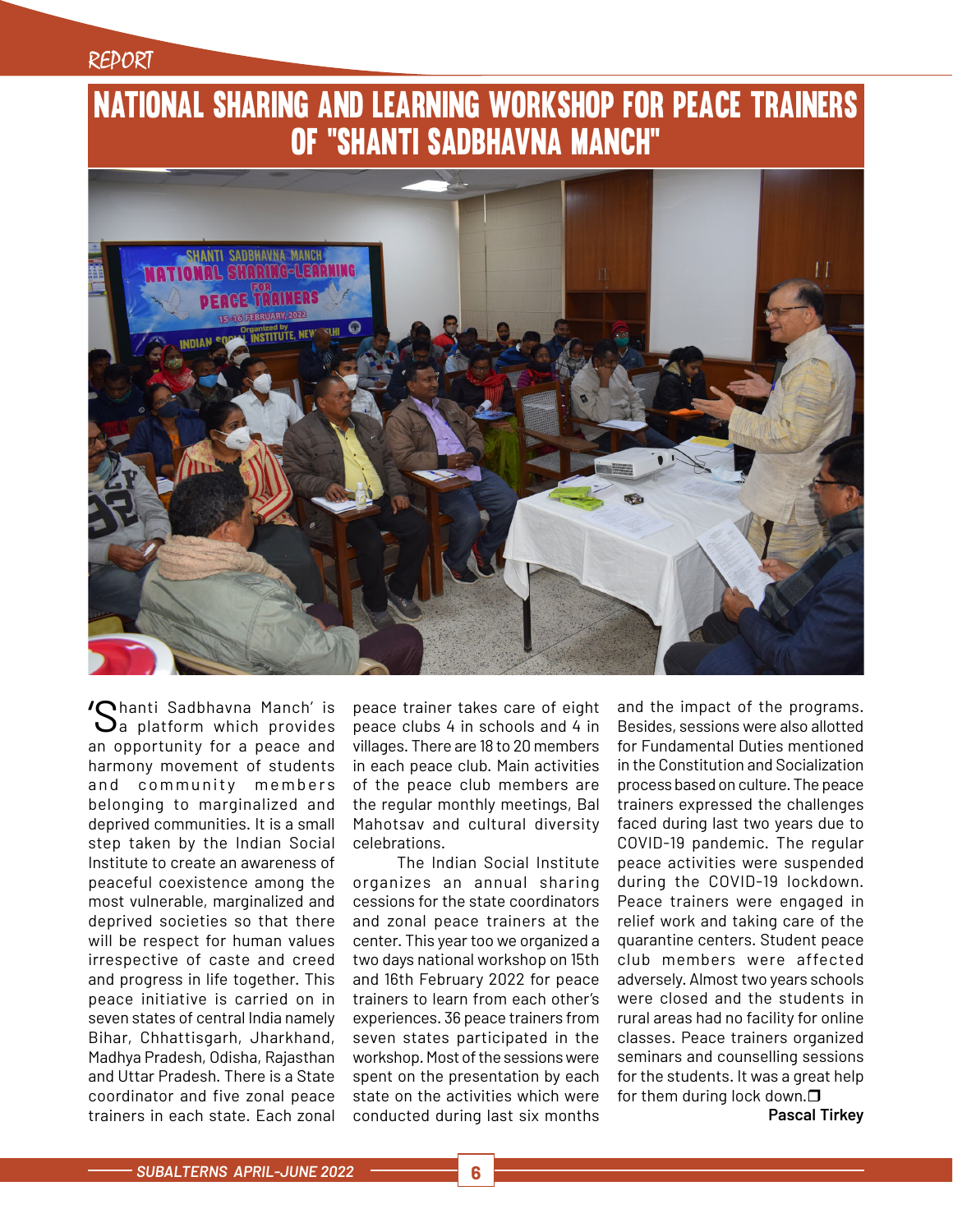## Webinar on "Economic Inequality: Impact on Social Justice"



**Christian Institute for the Study of Religion and Society** (CISRS) & Indian Social Institute (ISI), New Delhi

**WORLD DAY OF SOCIAL JUSTICE WEBINAR ON** 

**Economic Inequality: Impact on Social Justice** 





Speaker **Amitabh Behar** (Chief Executive Officer, Oxfam India)

Saturday, 19th February 2022 6.00pm-7.30pm

**ZOOM** Meeting ID: 815 2765 1265 Passcode: 202199

n the occasion of the World Day of Social Justice, Christian Institute for the Study of Religion and Society (CISRS) and Indian Social Institute, New Delhi, organized a webinar on "Economic Inequality: Impact on Social Justice" on 19th February, 2022. The programme began with a welcome address by Rev. Dr. Y.T. Vinayraj, Director of CISRS. The speaker on the occasion was Mr. Amitabh Behar, Chief Executive Officer of Oxfam India. Referring to the recently released Oxfam report "Inequality Kills", he pointed out that during the COVID-19 pandemic the wealth of Indian billionaires has doubled even as 84% of the population experienced a decline in income and 16 crore people in India fell below the poverty line. He advocated for tax reform that focused on direct taxation and increasing taxes on the rich. He proposed greater investment in health, education and social security as well as ensuring minimum living wages to all households. The session was moderated by Dr. Denzil Fernandes, Executive Director of ISI, Delhi, and the entire programmed was compered by Dr. Archana Sinha, Assistant Research Director, ISI, Delhi. The programme concluded with a vote of thanks by Rev. Arvind Peter, Program Coordinator, CISRS.<sub>O</sub>

**Denzil Fernandes**